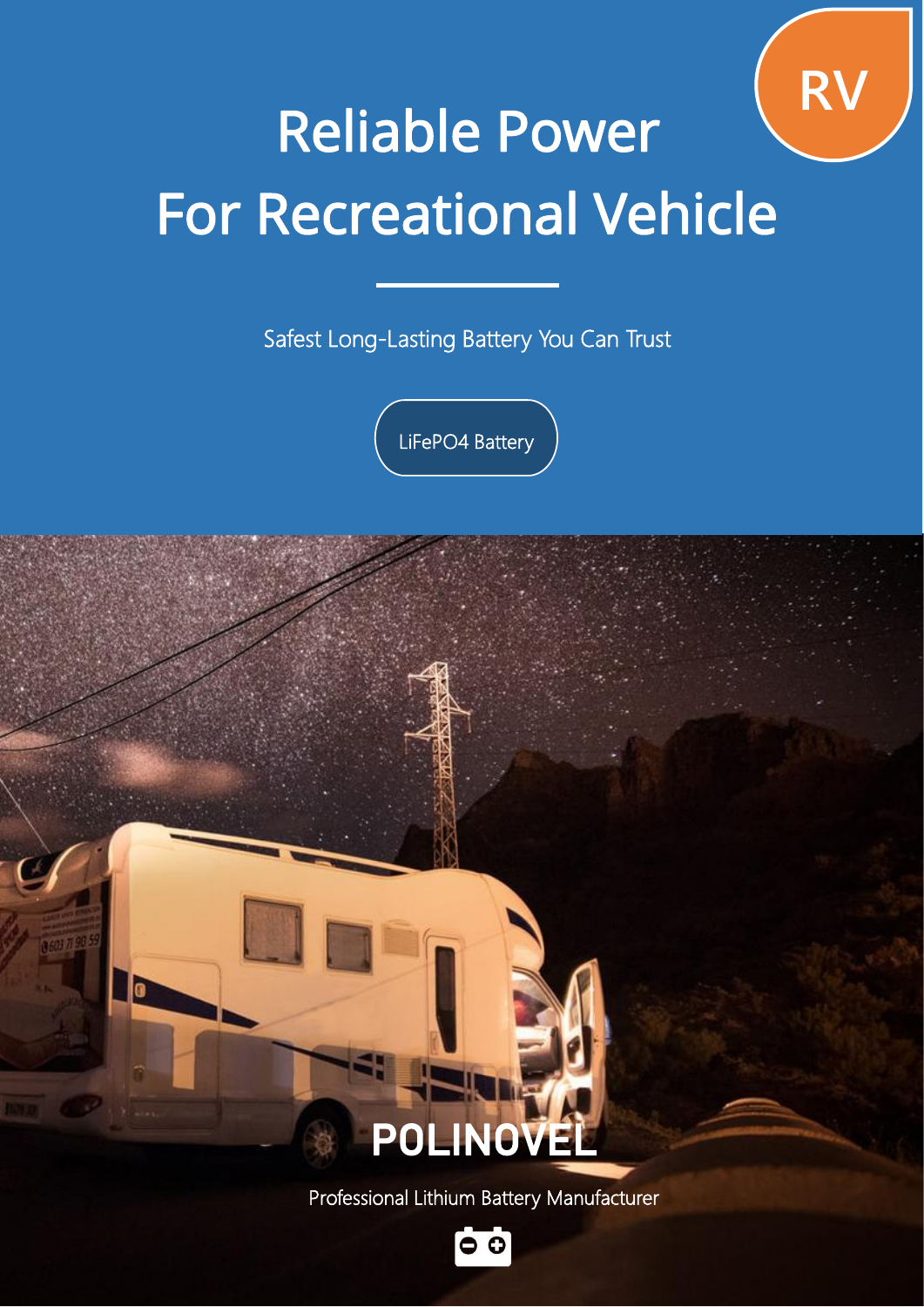### Benefits of Lithium Battery

| Safety                     | Most safe chemistry of LiFePO4, "BMS + PCB" dual safety protection |  |
|----------------------------|--------------------------------------------------------------------|--|
| <b>Superior Durability</b> | Patented screw fastening structure outperform in harsh environment |  |
| Expandable Energy          | Series or parallel connection allowed to get more power            |  |
| Drop-in Replacement        | Standard size same as lead acid for easy replacement               |  |
| Flexible Installation      | Can be installed in horizontal or other sides                      |  |
| Customizable               | Specification customizable to fit specific application needs       |  |
| Light Weight               | 50% less weight than lead acid battery                             |  |
| Longer Life                | 8-10 times longer cycle life than lead acid                        |  |
| Maximum Usable Capacity    | 25-50% more capacity than lead acid battery                        |  |
| Long Shelf Life            | Low self discharge in storage period                               |  |
| Wide Temperature Range     | More efficient and safe operation at wide temperature range 0-60°C |  |
| Maintenance Free           | No maintenance that saving cost in long time use                   |  |
| Environment-friendly       | Non-hazardous, non-pollution                                       |  |

### Recreational Vehicles

High performance lifepo4 batteries are maintenance-free, lightweight, safe that provide reliable power for vehicles.